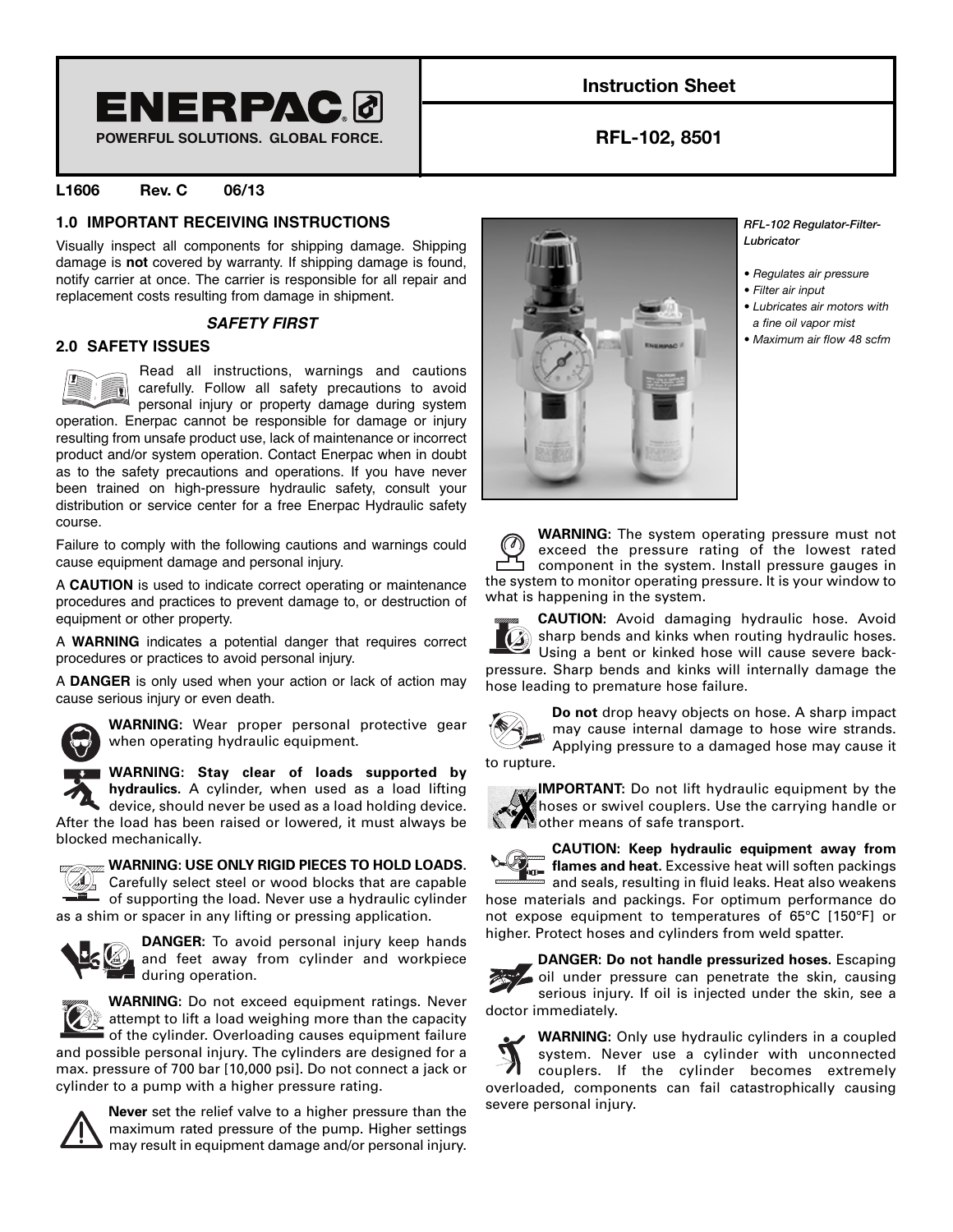

**WARNING: BE SURE SETUP IS STABLE BEFORE LIFTING LOAD.** Cylinders should be placed on a flat

surface that can support the load. Where applicable, use a cylinder base for added stability. Do not weld or

otherwise modify the cylinder to attach a base or other support.

**Avoid** situations where loads are not directly centered on the cylinder plunger. Off-center loads produce considerable strain on cylinders and plungers. In addition, the load may slip or fall, causing potentially dangerous results.



Distribute the load evenly across the entire saddle surface. Always use a saddle to protect the plunger.



**IMPORTANT:** Hydraulic equipment must only be serviced by a qualified hydraulic technician. For repair service, contact the Authorized ENERPAC Service Center in your area. To protect your warranty, use only ENERPAC oil.

**WARNING:** Immediately replace worn or damaged parts by genuine ENERPAC parts. Standard grade parts will break causing personal injury and property damage. ENERPAC parts are designed to fit properly and withstand high loads.



# **3.0 INSTALLATION INSTRUCTIONS**

1. DO NOT INSTALL THIS PRODUCT UNTIL YOU HAVE READ THIS ENTIRE PRODUCT INFORMATION SHEET.

Your unit has a polycarbonate bowl, so note the special warnings.

2. EXCEPT as otherwise specified by the manufacturer, this product is designed for compressed air service, and use with any other fluid (liquid or gas) is a misapplication. For example, use with, or injection of certain hazardous liquids or gases in the system (such as alcohol or liquid petroleum gas) could be harmful to the unit or result in a combustible condition or hazardous external leakage. Before using with fluids other than air, or for non-industrial applications, or for life support systems, consult manufacturer for written approval. Maximum temperature and pressure ratings for polycarbonate bowls are 125 degrees Fahrenheit (52 degrees Celsius) and 150 PSIG (10.3 Bar).

- 3. INSTALL as close as possible to point where air is being used
- 4. INSTALL unit with air flowing through the body in direction indicated by arrow.
- 5. INSTALL unit ahead of equipment that requires regulated, filtered, lubricated air.
- 6. INSTALL a Regulator/Filter/Lubricator that has the same size as the pipe line on which it will be mounted. Avoid using fittings, couplings, etc. that restrict the air flow.
- 7. INSTALL unit in a vertical position with pressure adjusting handle up.
- 8. OTHER regulated air pressure lines may be run from the other gauge port as well as the outlet port. In addition, the gauge may be moved to the port on the opposite side of the regulator.
- 9. PLUG any unused port.
- 10. To adjust air pressure, turn adjustment knob clockwise to raise the regulated pressure and counterclockwise to lower the regulated pressure.
- 11. FILL lubricator by pouring the oil into the bowl through the fill port. Lubricator can be filled while pressurized.
- 12. USE CLEAN, NONDETERGENT OIL, preferably SAE 10 or lighter. The rate of oil delivery may be controlled by turning the adjusting screw counterclockwise for more, and clockwise for less oil delivered. Once set, the variable orifice in the lubricator will maintain the same ratio of oil to airflow regardless of any change in airflow rate.

# **4.0 MAINTENANCE INSTRUCTIONS**

- 1. DEPRESSURIZE UNIT BEFORE REMOVING GUARD AND/OR BOWL.
- 2. INSPECT BOWL daily to detect crazing, cracking, damage, or deterioration. Immediately replace any crazed, cracked, damaged or deteriorated bowl with a new polycarbonate bowl and metal bowl guard.
- 3. CLEAN FILTER ELEMENT periodically by removing from filter, tapping on hard surface and blowing off with an airgun.
- 4. DRAIN filter bowl at least once per work shift.
- 5. IF BOWL SEAL is crazed, cracked, damaged or deteriorated, replace with manufacturer's approved seal.
- 6. PERIODICALLY REMOVE the adjusting screw and clean the needle and the seat in the body by blowing off with airgun.
- 7 DRAIN OFF any contaminants which may collect in the bottom of the bowl.



- 1 DO NOT INSTALL unit with polycarbonate bowl where it will be subject to temperatures higher than 125 degrees Fahrenheit (52 degrees Celsius) or where pressures exceed 150 PSIG (10.3 Bar).
- 2. WHEN BOWL becomes dirty, replace polycarbonate bowl, or wipe clean with dry clean cloth.
- 3. DO NOT use polycarbonate bowl near, or clean bowl with, materials such as alcohol, chloride, alkalies, amines, ketones, esters, aromatic hydrocarbons or other materials included in the list on page 4. Do not subject bowl to oils listed on the chart on page 4.
- 4. DO NOT INSTALL unit with polycarbonate bowl on a compressed air line where the compressor is lubricated with, or the air contains, a synthetic, fire-resistant lubricant.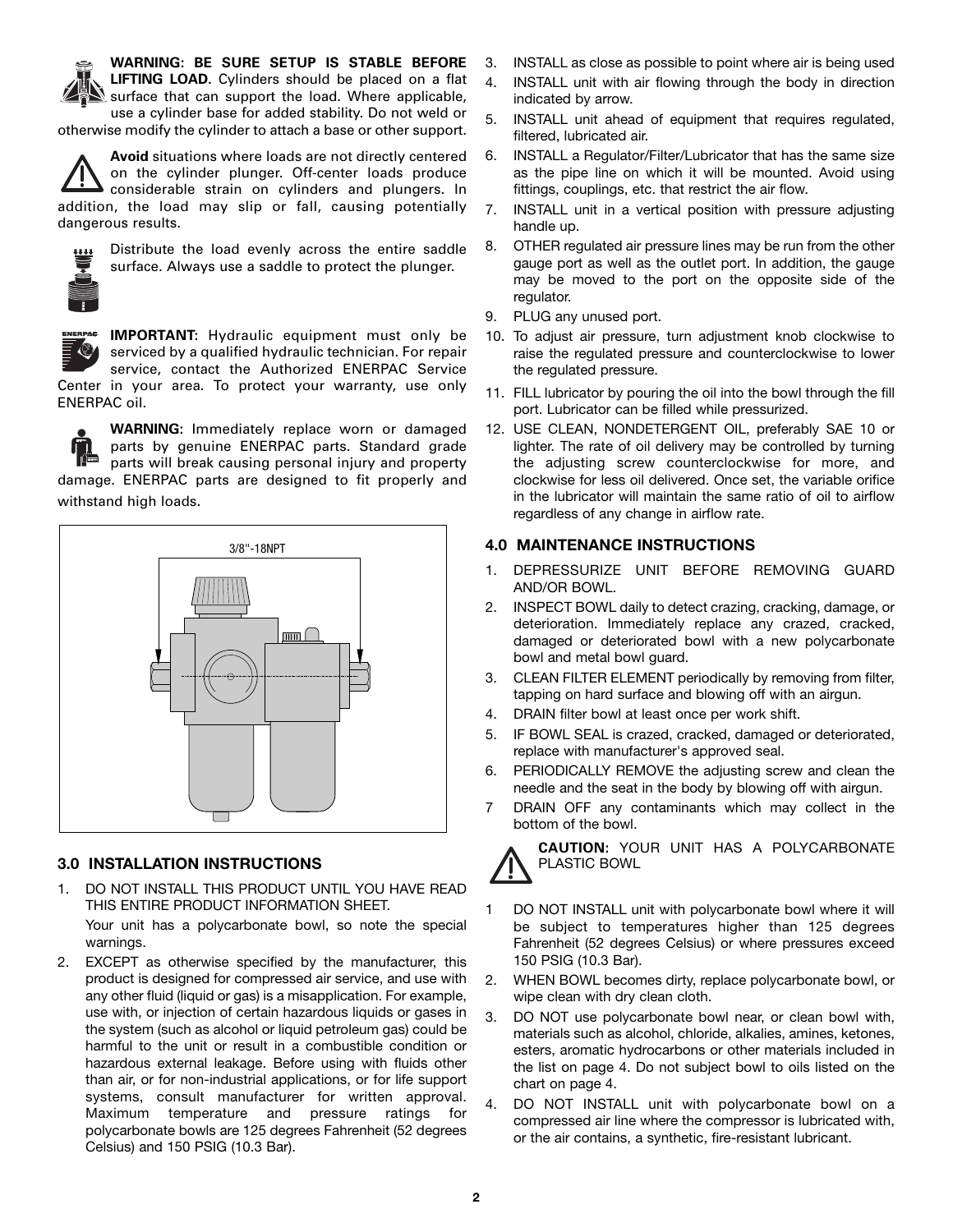- 5. IF A POLYCARBONATE BOWL is not usable for any reason, do not install it. Instead, reorder a new polycarbonate bowl and metal bowl guard.
- 6. CAUTION: certain compressor oils, household cleaners, solvents, paints, and fumes will attack polycarbonate bowls and can cause bowl failures. (Refer to list on page 5.)
- 7. DO INSPECT polycarbonate bowls daily to detect crazing, cracking, damage, or deterioration. Immediately replace any crazed, cracked, damaged or deteriorated bowl with a new polycarbonate bowl and metal bowl guard.



DO NOT PLACE polycarbonate bowl units in service without metal bowl guard installed.

Polycarbonate bowl units are sold only with metal bowl guards. To minimize the danger of flying fragments in the event of polycarbonate bowl failure, the metal bowl guards should not be removed. If the unit is in service without the metal bowl guard installed, warranties are void, and Enerpac assumes no responsibility for any resulting loss.

IF A UNIT has been in service and does not have a metal bowl guard, order one and install before placing back in service.

We cannot possibly list all harmful substances, so check with Enerpac for further information on polycarbonate plastic if you are unsure.

# **PARTIAL LIST OF MATERIALS THAT WILL ATTACK POLYCARBONATE BOWLS**

Acetaldehyde **Carbon Disulfide** Ethylene Chlorohydrin Perchlorethylene Perchlorethylene Acetic Acid (conc.) **Carbon Tetrachloride** Ethylene Dichloride Phenol Acetone Caustic Potash Solution Ethylene Glycol Phosphorous Hydroxyl Chloride Acrylonitrile Caustic Soda Solution Formic Acid (conc.) Phosphorous Trichloride Ammonia Chlorobenzene Freon (refrigerant & propellant) Propionoc Acid Ammonium Flouride Chloroform Communication Gasoline Christiane Pyridine Ammorium Hydroxide Cresol Hydrazine Sodium Hydroxide Ammonium Sulfide Cyclohexanol Hydrochloric Acid (conc.) Sodium Sulfide Antifreeze Cyclohexanone Lacquer Thinner Styrene Benzene **Sulfuric Acid (conc.)** Cyclohexene Methyl Alcohol Sulfuric Acid (conc.) Benzoic Acid **Sulphural Chimethal Formamide** Methylene Chloride Sulphural Chloride Sulphural Chloride Benzyl Alcohol **Dioxane Dioxane** Methylene Salicylate Tetrahydronapthalene Brake Fluids **Ethane Tetrachloride** Milk of Lime (CaOH) Thiopene Bromobenzene **Ethyl Acetate** Ethyl Acetate Nitric Acid (conc.) Toluene Butyric Acid Ethyl Ether Nitobenzene Turpentine

Carbolic Acid **Ethylamine** Ethylamine Nitrocellulos Lacquer **Nitrocellulos Lacquer** Xylene, and others

# **TRADE NAMES OF SOME COMPRESSOR OILS, RUBBER COMPOUNDS, AND OTHER MATERIALS THAT WILL ATTACK POLYCARBONATE BOWLS**

Atlas "Perma-Guard" entitled and the Parco #1306 Neoprene Buna N<br>
Petron PD287 Cellulube #150 and #200 Prestone Crylex #5 Cement Pydraul AC Eastman 910 **Sears Regular Motor Oil** Garlock #98403 (polyurathane) Sinclair Oil "Lily White" Haskel #568-023 Some Loctite Compounds Hilgard Co.'s Hil-phene Stauffer Chemical FYRQUEL 3#150 Houghten & Co. oil #1120, #1130, #1055 Stillman #SR 269-75 (polyurathane) Houtosafe 1000 Stillman #SR 513-70 (neoprene) Kano Kroil **Tannergas** Keystone Penetrating Oil #2 Telar Marvel Mystery Oil **Marvel Mystery Oil Tenneco Anderol #495 \$ #500 Oils** Minn. Rubber 366Y Titon National Compound #N11 **Zerex** "Nylock" VC-3